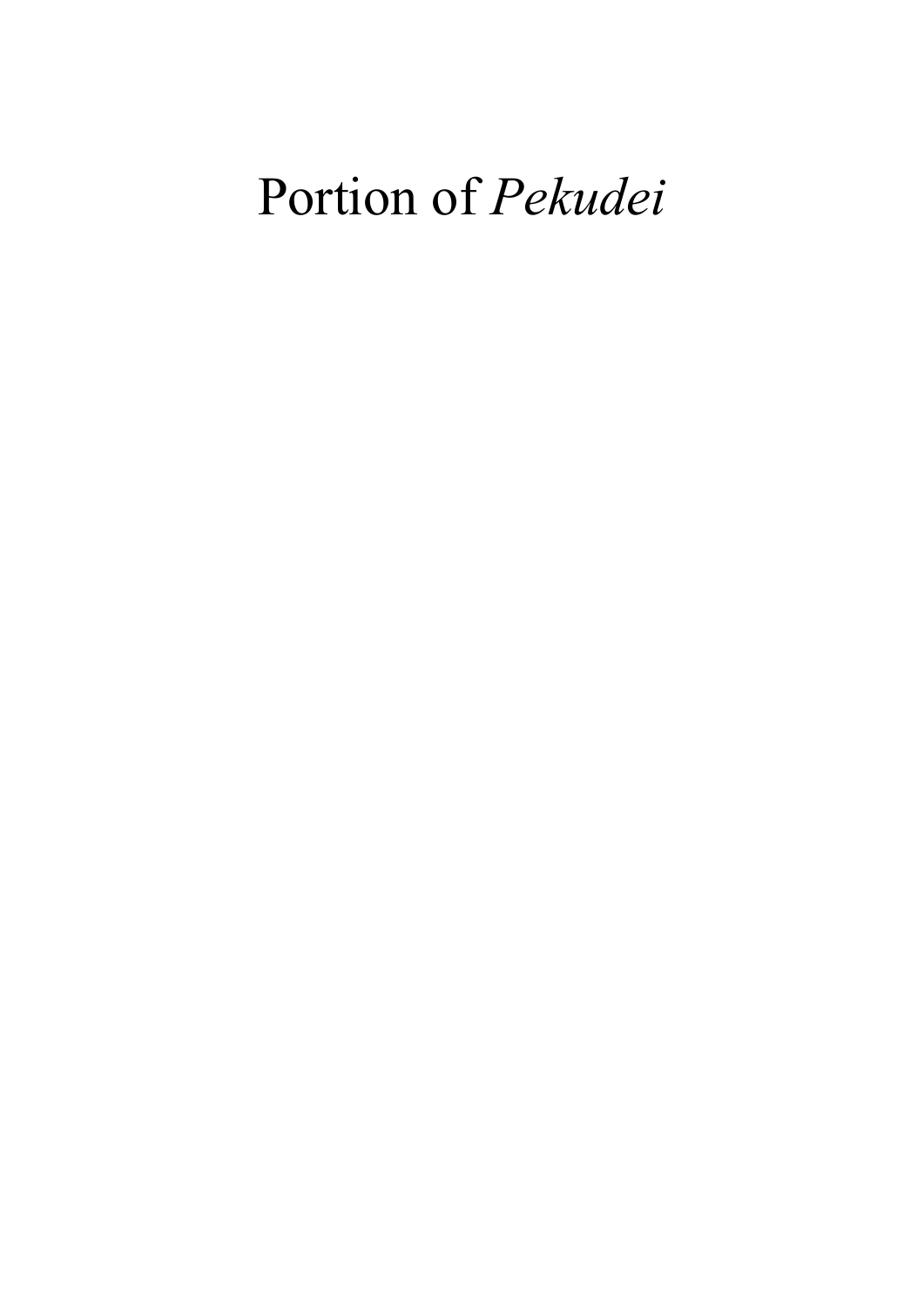### A Vorker Account

#### "These are the reckonings of the Tabernacle" (Sh'mos 38:21)

Here we are reading "Eileh pekudei haMishkan"; this is the account of the Tabernacle. (Sh'mos 38:21) Moshe Rabbeinu gives us an account. What kind of an account is Moshe Rabbeinu giving?

In the grocery store, I have an account. In the butcher store I have an account, in the bank I have an account. With my own wife, my own children, with most people, I don't have an account. For some reason, everything goes. Who cares what they do? I can yell at my children. I can yell at my wife because there is no account. Who cares? They are living with me in the same house.

It is very beautiful to be very close to G-d, but, on the other hand, if you feel so close, you lose the cheshbon. Listen, I'm so close to G-d, everything goes, but you know what? It doesn't work like this. The secret of life is to have an account and yet to know that it is much deeper than that. My connection to the grocery store is just the account. My bank, it's just an account. My wife and children, with G-d, it's not the account, but we should feel as if we do have an account as well.

You know, friends, between husband and wife you see it all the time. They would never talk to a stranger the way they talk to each other. You know why they talk like that to each other? Because they don't have an account. Maybe they should open an account. You wouldn't dare yell at someone else's children. Why do you yell at yours?

Only Moshe Rabbeinu can do this. He opens an account and yet he lets us know, *b'chol ma'a-seihem* ['in all their deeds'], wherever you travel, whatever you do, G-d is with you.

But here I want to share with you another type of an account, a Vorker account.

One of the greatest chasidim of the Holy Vorker was Reb Yankele. This Reb Yankele was very rich in his heart and in his mind, but nebech, not so much in his pockets. And another one of his greatest chasidim was Reb Moishele; he was not rich and not poor, but he had a few rubles. Reb Yankele has to marry off his daughter. He needs two hundred rubles to make a little wedding for his daughter. He goes to his neighbor, Reb Moishele, and asks a loan for two hundred rubles. "Will you give it back to me?" Reb Moishele asks. "I promise I'll give it back."

Five years later and he hasn't given back the money. He doesn't have it. But Moishele, he's a straight guy, he is big on accounts. Whenever he sees Reb Yankele, he asks, "When are you paying me back?"

Once, late at night, Reb Moishele hears that the Vorker is coming by to Yankele. This is a good time to ask for the two hundred rubles. He knocks on the door and the Heilige Vorker opens the door. "Reb Moishele, so late at night. What brings you here?" Reb Moishele says, "I don't want to say anything bad, I don't want to put anyone to shame, it's just you and me and Reb Yankele. Reb Yankele owes me two hundred rubles for five years and he hasn't paid me back. The Vorker says, "You are one hundred percent right. He has to pay you back. Reb Yankele, bring me here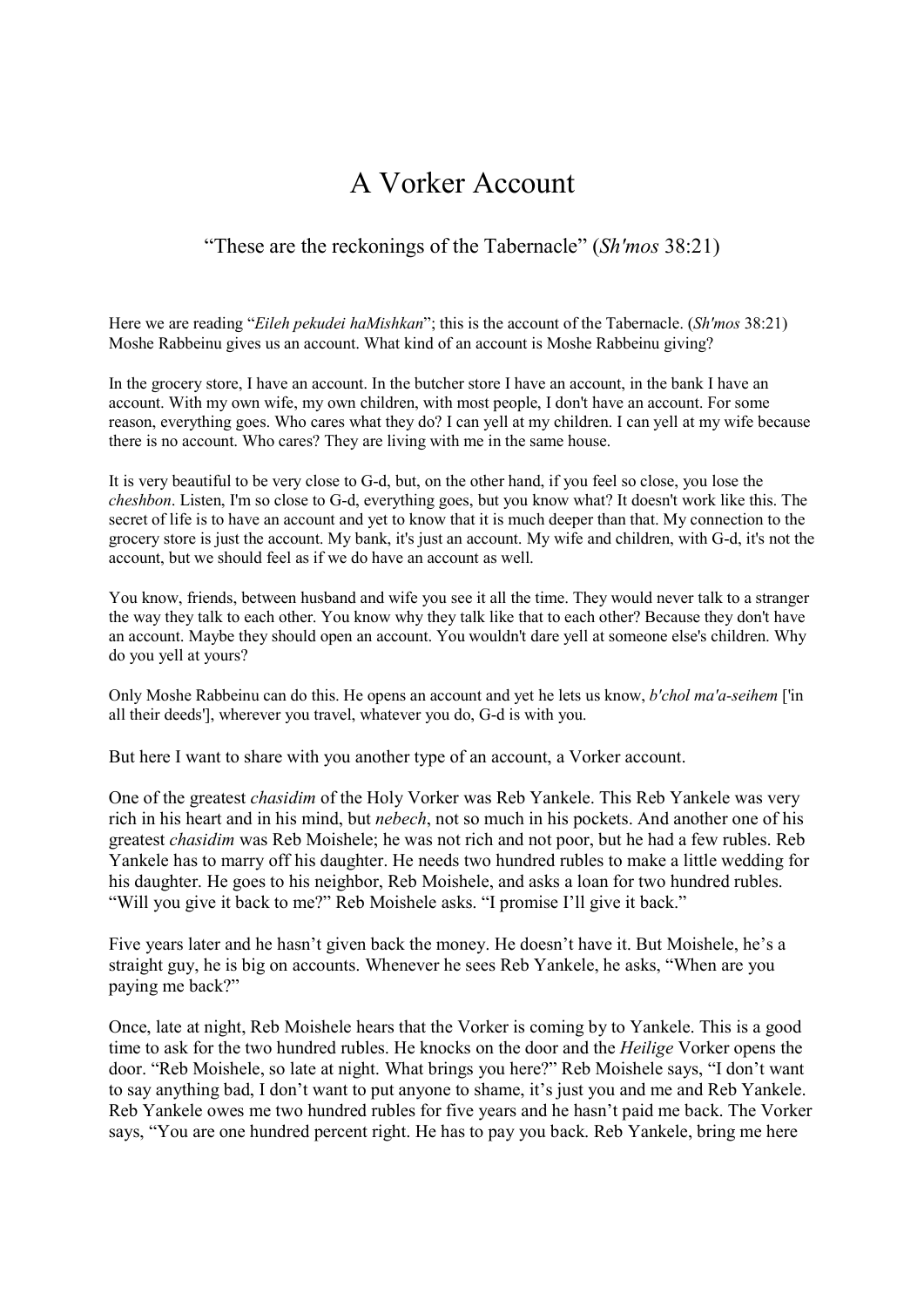all the money you have in the house. Every penny you have. Put it on the table." Nebech, it was like "bedikas chametz" 'searching for the *chametz*.' He's looking for money and he comes back with fifty-seven pennies.

The holy Vorker begins to count. One two, three, four, five. He counts to fifty-seven and then he keeps on counting the same pennies, fifty-eight, fifty-nine, he counted all the way to ten thousand rubles. He took the fifty-seven pennies and he gave them to Moishele. Here, this is yours for giving Yankele two hundred rubles. After a few weeks, Yankele was a multimillionaire.

You see what this deepest depths is? When you love somebody very much, you take the same penny and count it a thousand times. If you love somebody very much, maybe once in their life they did you a favor, but you count that one good thing they did ten thousand times.

Gevalt, do we need a Vorker account.